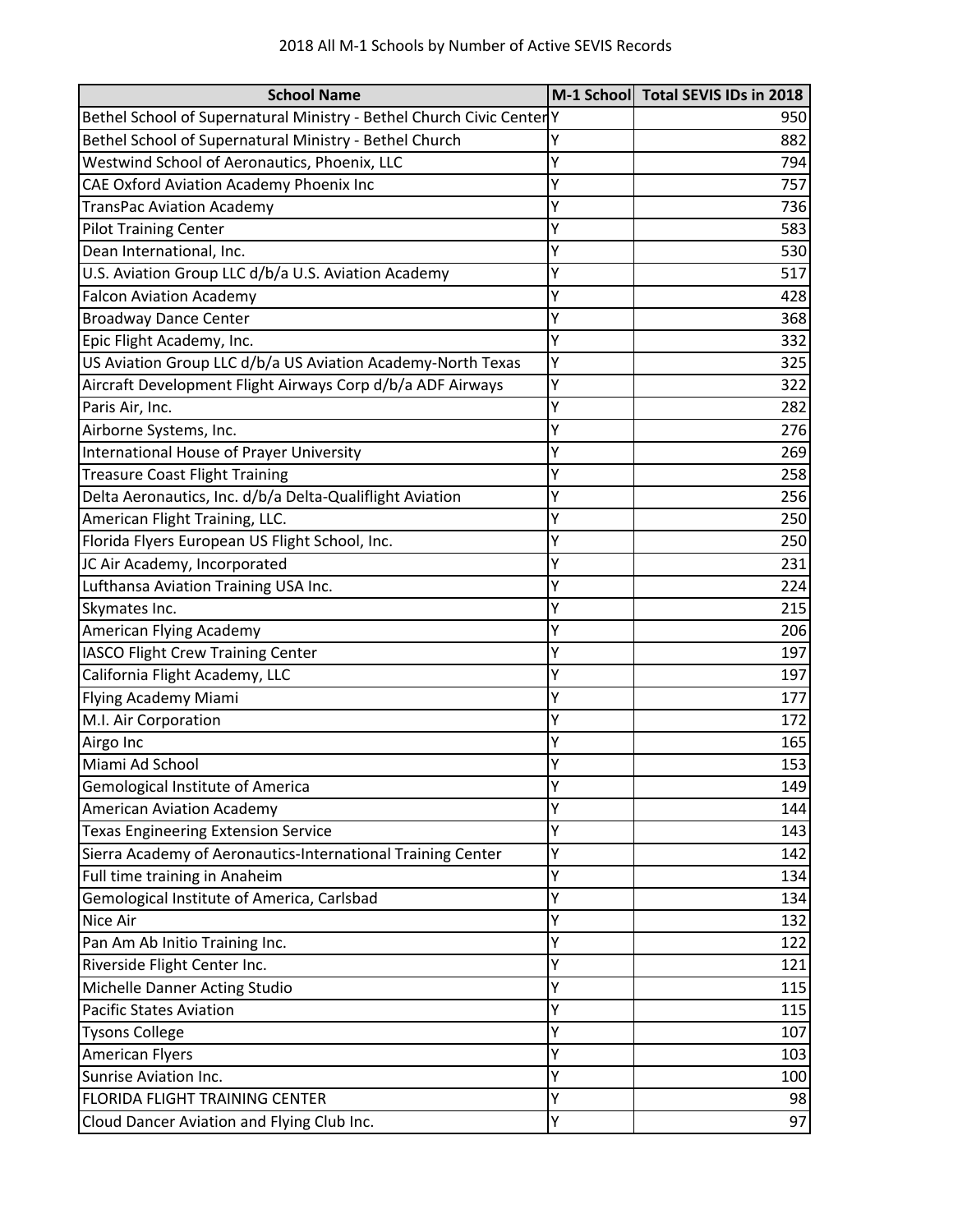| Miami Ad School                                             | Υ | 92 |
|-------------------------------------------------------------|---|----|
| <b>EVA Flight Training Academy</b>                          | Y | 91 |
| Alron Aviation, d.b.a Sheffield School of Aeronautics       | Y | 89 |
| Cinema Makeup School                                        | Y | 82 |
| Griffith Aviation, Inc.                                     | Y | 81 |
| Stella Adler Academy of Acting                              | Y | 79 |
| <b>Pilot Training Center</b>                                | Y | 74 |
| Charis Bible College                                        | Υ | 73 |
| San Francisco Ballet School                                 | Y | 71 |
| The International Culinary Center                           | Y | 69 |
| <b>Accelerated Flight Training LLC</b>                      | Y | 67 |
| Universal Aviators Academy, Inc.                            | Υ | 66 |
| <b>Quantum Helicopters</b>                                  | Υ | 64 |
| FLORIDA AVIATION CAREER TRAINING, INC.                      | Y | 64 |
| Tailwheels etc Inc                                          | Y | 64 |
| University of the Nations                                   | Y | 62 |
| Washington International Flight Academy                     | Y | 61 |
| NS Aviation Training and Rental, Inc.                       | Υ | 60 |
| AVIA Flight Academy International, Inc.                     | Υ | 60 |
| Long Beach Flight Academy                                   | Y | 58 |
| William Esper Studio Inc.                                   | Y | 58 |
| The Rock School                                             | Y | 58 |
| Siebel Institute of Technology                              | Υ | 57 |
| Naples Air Center, Inc.                                     | Y | 56 |
| Air Venture Flight Center                                   | Y | 55 |
| Joffrey Academy of Dance                                    | Υ | 54 |
| <b>Atlantic Acting School</b>                               | Y | 53 |
| Steps Studio, Inc. DBA Steps on Broadway                    | Υ | 53 |
| <b>Houston Ballet Academy</b>                               | Y | 53 |
| The Collective                                              | Y | 51 |
| American Institute of Baking                                | Y | 50 |
| The Institute of Culinary Education                         | Υ | 50 |
| Pan Am International Flight Academy, Inc                    | Ý | 49 |
| Squadron 2                                                  | Υ | 48 |
| Bombardier Aerospace dba Bombardier Customer Training (BCT) | Υ | 47 |
| <b>Aviation Institute of Maintenance</b>                    | Υ | 46 |
| Calvary Chapel Bible College                                | Υ | 43 |
| <b>American Flyers</b>                                      | Υ | 43 |
| AVIATION INSTITUTE OF MAINTENANCE                           | Y | 42 |
| <b>AERO TECH ACADEMY</b>                                    | Υ | 41 |
| U.S. Aviation Training Solutions, Inc.                      | Υ | 40 |
| Academy of Aviation, LLC                                    | Υ | 40 |
| Honey B LLC dba Corvallis Aero Service                      | Υ | 39 |
| Miami Ad School                                             | Υ | 38 |
| American Aviation Flight Academy LLC                        | Υ | 38 |
| ATP Flight Academy                                          | Υ | 37 |
| Shillington School of Graphic Design LLC                    | Υ | 37 |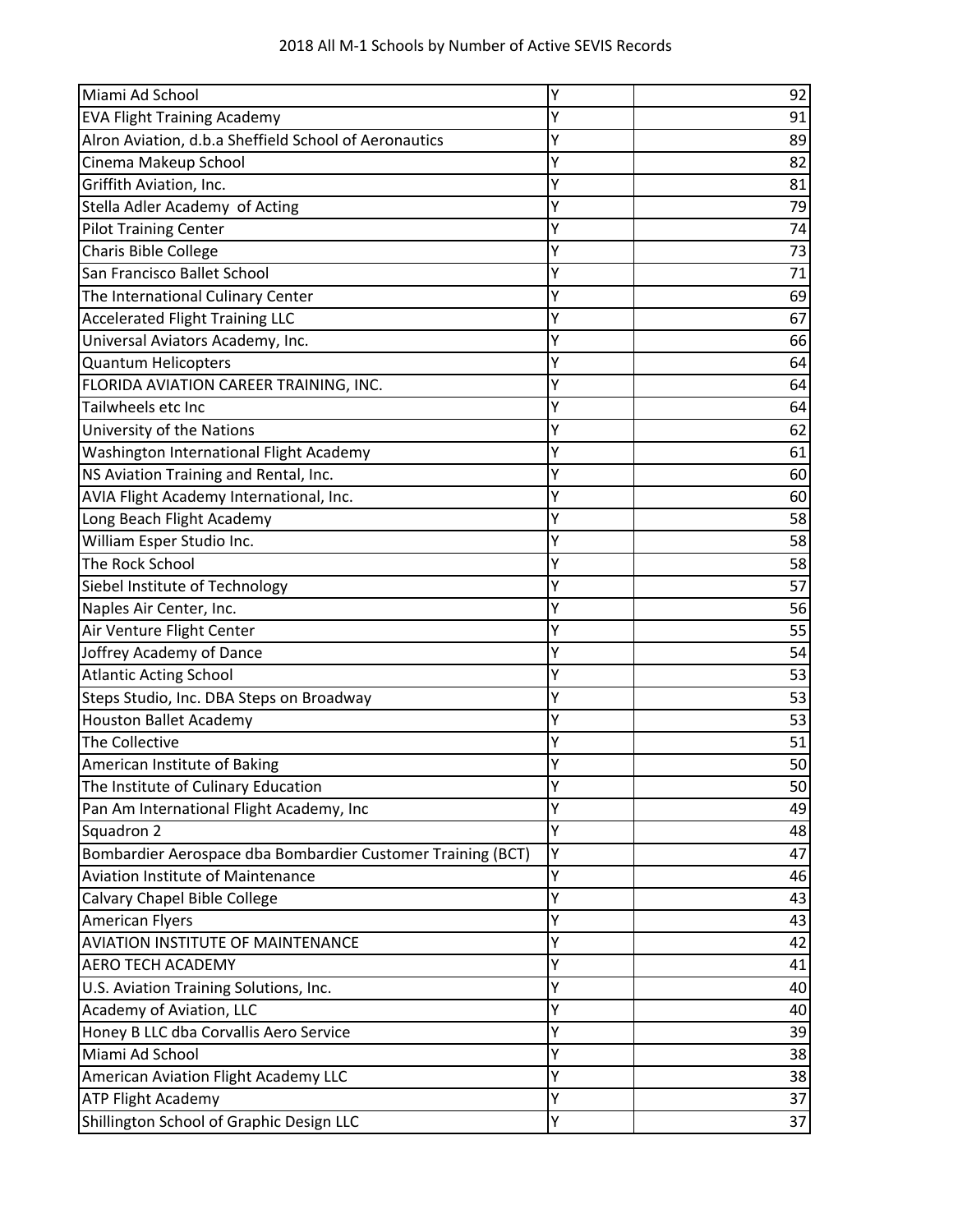|  |  | 2018 All M-1 Schools by Number of Active SEVIS Records |  |
|--|--|--------------------------------------------------------|--|
|--|--|--------------------------------------------------------|--|

| Pittsburgh Ballet Theatre School                     | Υ | 37 |
|------------------------------------------------------|---|----|
| Institute of Flight Operations and Dispatch (iFOD)   | Υ | 37 |
| California Aviation Services, Inc.                   | Υ | 36 |
| HelicopterAcademy.com, LLC                           | Υ | 36 |
| Ocala Aviation Services, Inc                         | Υ | 36 |
| <b>Pilot Training Center</b>                         | Υ | 36 |
| CRYSTAL AERO GROUP, INC.                             | Υ | 35 |
| Miami City Ballet School                             | Υ | 35 |
| Avel Flight School Inc                               | Υ | 35 |
| <b>Endeavour Flight Training, Inc</b>                | Y | 34 |
| Japan-America Institute of Management Science        | Υ | 34 |
| Airline Ground Schools, Inc                          | Υ | 34 |
| <b>Aviation Institute of Maintenance</b>             | Υ | 34 |
| Tiffin Aviation Services, Inc.                       | Υ | 32 |
| <b>ACCESS INSTITUTE</b>                              | Υ | 32 |
| San Diego Flight Training International, Inc.        | Y | 31 |
| Global Pilot Academy, Inc.                           | Y | 31 |
| Mahanaim                                             | Y | 31 |
| <b>Texas Bible Institute</b>                         | Υ | 31 |
| Coast Flight Training and Management, Inc.           | Υ | 29 |
| Tamalpa Institute                                    | Y | 28 |
| California Airways, LLC                              | Υ | 28 |
| Paragon Flight Training Co.                          | Y | 28 |
| Natural Gourmet Institute for Health & Culinary Arts | Υ | 28 |
| Manhattan Institute of Management                    | Υ | 27 |
| ABT Jacqueline Kennedy Onassis School                | Υ | 27 |
| CTI Professional Flight Training, LLC                | Υ | 26 |
| Air Fleet Training Systems, Inc.                     | Y | 26 |
| Meadowmount School of Music                          | Υ | 26 |
| <b>MARIANO MORENO CULINARY INSTITUTE</b>             | Υ | 25 |
| <b>Boston Ballet School</b>                          | Υ | 25 |
| Jacobs Flight Services, LLC                          | Υ | 24 |
| Oklahoma Horseshoeing School, Inc.                   | Υ | 24 |
| Sky Safety, Incorporated                             | Υ | 24 |
| Civic Helicopters, Inc.                              | Υ | 23 |
| Snohomish Flying Service, Inc.                       | Υ | 23 |
| SANTA ANA BEAUTY COLLEGE                             | Υ | 22 |
| <b>Harvest Seminary</b>                              | Υ | 22 |
| Mystic Ballet Inc.                                   | Υ | 22 |
| Lomino Hawaii Massage School                         | Υ | 22 |
| Tom Todoroff Studio & Conservatory                   | Υ | 22 |
| Los Angeles Helicopters, LLC                         | Υ | 21 |
| <b>KC Beauty Academy</b>                             | Υ | 21 |
| <b>American Flyers</b>                               | Υ | 21 |
| Cornerstone Aviation, Inc.                           | Υ | 21 |
| JVTA, Inc. dba Japan Visualmedia Translation Academy | Υ | 20 |
| The Flight School of Gwinnett, Inc.                  | Y | 20 |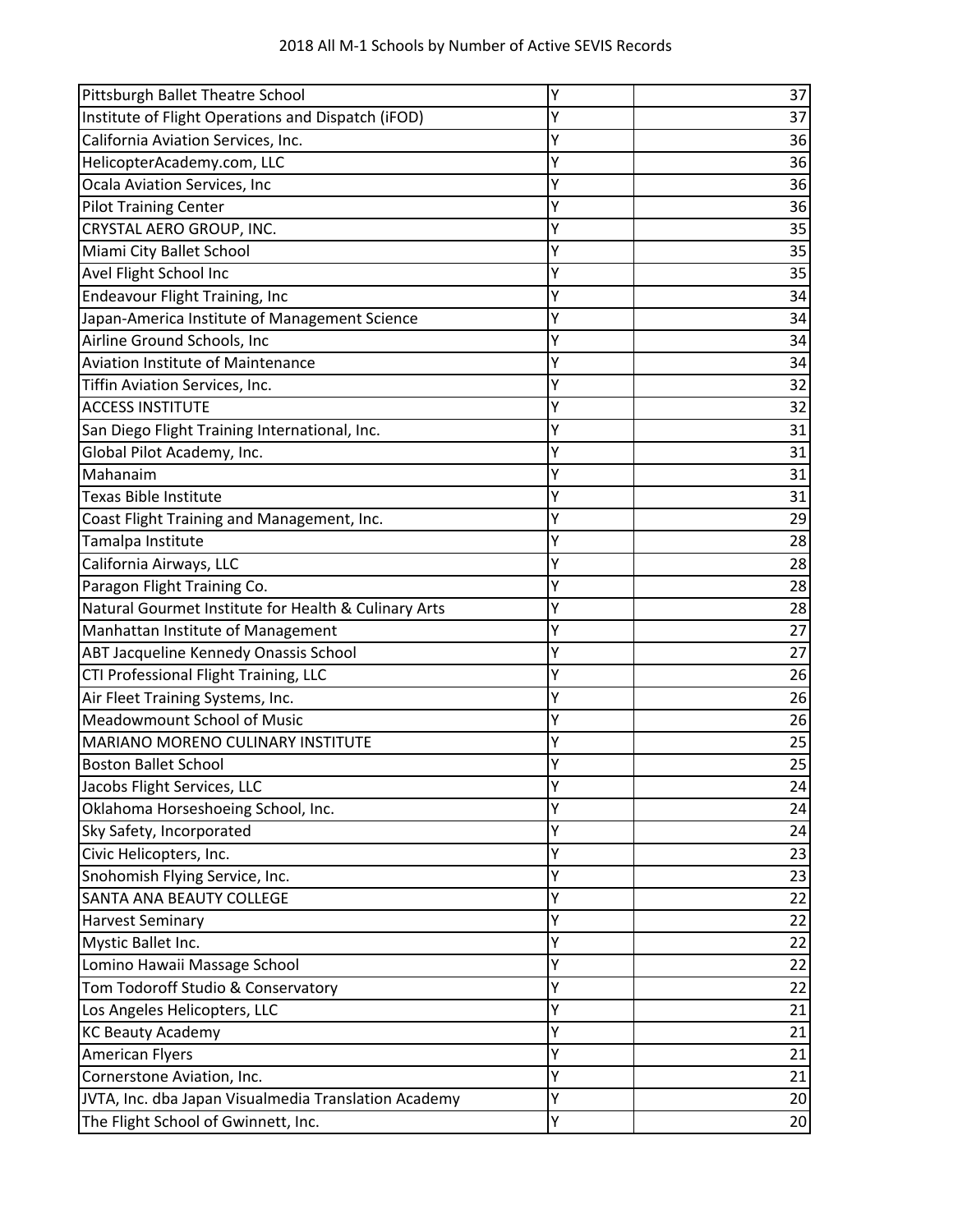| The Ayurvedic Institute                                      | Υ | 20 |
|--------------------------------------------------------------|---|----|
| MorningStar University                                       | Υ | 20 |
| Pacific Northwest Ballet School                              | Y | 20 |
| Helipro Inc.                                                 | Υ | 19 |
| Pyramind: The Institute For Advanced Digital Audio Training  | Υ | 19 |
| Capernwray Bible School at Ravencrest Chalet                 | Υ | 19 |
| Atlanta Ballet Centre for Dance Edu.                         | Υ | 19 |
| <b>Birthwise Midwifery School</b>                            | Y | 19 |
| Higher Power Aviation, Inc.                                  | Υ | 19 |
| Tomlinson Aviation, Inc.                                     | Υ | 18 |
| Airbus Americas Customer Services Inc.                       | Υ | 18 |
| JS Aviation, Inc. dba Eagle Aircraft                         | Υ | 18 |
| Heartland Horseshoeing School                                | Y | 18 |
| Pro Aircraft Flight Training                                 | Υ | 18 |
| Southwest Institute of Montessori Studies, Inc.              | Υ | 17 |
| Universal Technical Institute                                | Y | 17 |
| Elite Aviation VGT, LLC                                      | Y | 17 |
| Make-up Designory                                            | Y | 17 |
| <b>Austin Academy of Aviation</b>                            | Υ | 17 |
| <b>Wilderness Awareness School</b>                           | Υ | 17 |
| Skyview Aviation, LLC dba Skyview Flight Academy             | Y | 16 |
| Jeppesen Academy                                             | Υ | 16 |
| Minor League Baseball Umpire Training Academy                | Υ | 16 |
| FXE Flight Center Corp D/B/A Flight Center US                | Υ | 16 |
| Gelsey Kirkland Academy of Classical Ballet                  | Υ | 16 |
| Palm Beach Flight Training Corp                              | Ý | 15 |
| Skyco, Inc. dba Tampa Bay Aviation                           | Y | 15 |
| Ballet Magnificat! School of the Arts                        | Υ | 15 |
| <b>Gibney Dance</b>                                          | Υ | 15 |
| United Flight Systems, Inc.                                  | Υ | 15 |
| Universal Technical Institute                                | Y | 14 |
| RexAir Flight School, LLC                                    | Y | 14 |
| Hawaii Massage Academy                                       | Υ | 14 |
| Milwaukee Ballet School & Academy                            | Υ | 14 |
| The DAVE School                                              | Υ | 13 |
| Studio Maestro, Inc.                                         | Y | 13 |
| Montessori Northwest                                         | Υ | 13 |
| Bell Helicopter Textron dba Bell Helicopter Training Center  | Υ | 13 |
| The School of Ballet Arizona                                 | Y | 12 |
| The Acting Corps                                             | Υ | 12 |
| Make-Up Designory, Inc.                                      | Υ | 12 |
| Hubbard College of Administration                            | Υ | 12 |
| Pinnacle Aviation Academy                                    | Υ | 12 |
| The Rolf Institute of Structural Integration                 | Y | 12 |
| Airmen Testing & Training, Inc. d/b/a Palm Beach Helicopters | Υ | 12 |
| <b>Atlantic Contemporary Ballet Theatre</b>                  | Υ | 12 |
| Studio Jewelers, Ltd.                                        | Υ | 12 |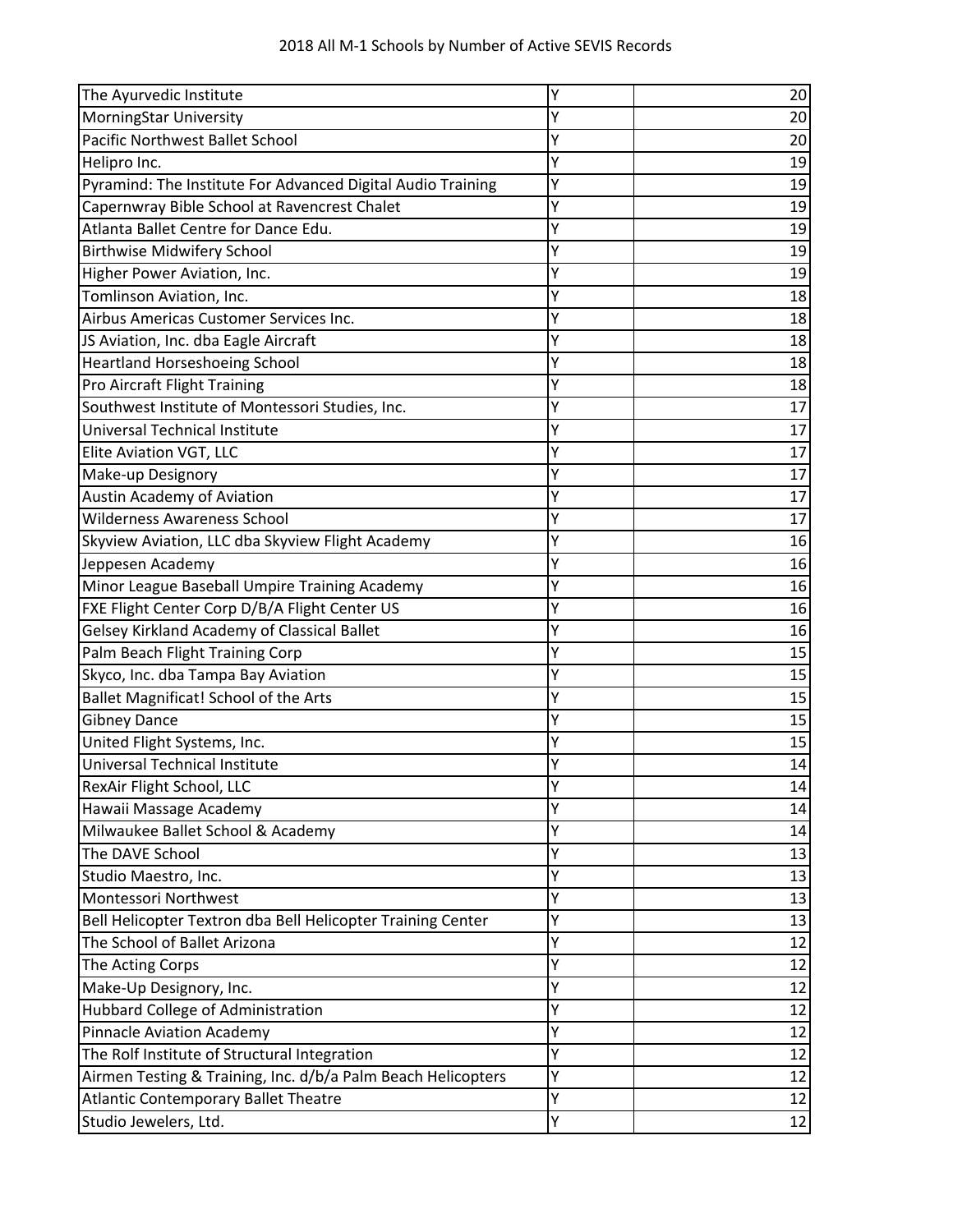| United Bicycle Institute                               | Υ | 12 |
|--------------------------------------------------------|---|----|
| Aviation Academy of America, Inc.                      | Y | 12 |
| Upper Limit Aviation, Inc.                             | Y | 11 |
| HeliStream, Inc.                                       | Y | 11 |
| The International Culinary Center                      | Y | 11 |
| Flying Vikings Inc.                                    | Υ | 11 |
| <b>Voyager Aviation International LLC</b>              | Y | 11 |
| South Sky Aviation Corp d/b/a Florida Aviation Academy | Y | 11 |
| <b>Providence Baptist College</b>                      | Υ | 11 |
| <b>Tanglewood Music Center</b>                         | Y | 11 |
| U.S. Flight Academy Int'l                              | Υ | 11 |
| Advantage Tennis Academy                               | Y | 10 |
| Agape International Leadership Institute               | Y | 10 |
| <b>TRITON INSTITUTE</b>                                | Υ | 10 |
| <b>Broward County Public Schools</b>                   | Υ | 10 |
| Joe Kubert School of Cartoon & Graphic Art, Inc.       | Υ | 10 |
| Julia Dubno, Inc. d/b/a Ballet Academy East            | Y | 10 |
| Susan Batson Studio, LLC                               | Y | 10 |
| Sunrise Aviation Company, Inc.                         | Υ | 9  |
| American Fitness and Nutrition Academy                 | Υ | 9  |
| Zen Center School                                      | Υ | 9  |
| FlightSafety International                             | Y | 9  |
| Hawaii Massage Academy                                 | Y | 9  |
| Chicago School of Violin Making                        | Y | 9  |
| Kentucky Horseshoeing School, INC                      | Υ | 9  |
| North Bennet Street School                             | Υ | 9  |
| Maggie Flanigan Studio                                 | Y | 9  |
| Ace Pilot Training, Inc.                               | Υ | 9  |
| Violin Making School of America LLC                    | Y | 9  |
| <b>Classic Helicopter Corporation</b>                  | Y | 9  |
| Morcom Aviation Services, Inc. d.b.a. Regal Air        | Y | 9  |
| National Outdoor Leadership School                     | Y | 9  |
| Elegance International                                 | Ý | 8  |
| Camphill Communities California                        | Υ | 8  |
| YMAA California Retreat Center                         | Y | 8  |
| <b>McAir Aviation</b>                                  | Y | 8  |
| Miami-Dade County Public Schools                       | Υ | 8  |
| <b>National Aviation Academy</b>                       | Υ | 8  |
| The Creative Circus                                    | Υ | 8  |
| Galloup School of Guitar Building and Repair           | Υ | 8  |
| Century Air, Inc.                                      | Y | 8  |
| <b>School of American Ballet</b>                       | Υ | 8  |
| Heritage Flight Academy                                | Υ | 8  |
| Grand Central Atelier, Inc.                            | Y | 8  |
| Precision Aviation Training, LLC                       | Υ | 8  |
| CTI Professional Flight Training, LLC                  | Υ | 8  |
| NHLA Inspector Training School                         | Υ | 8  |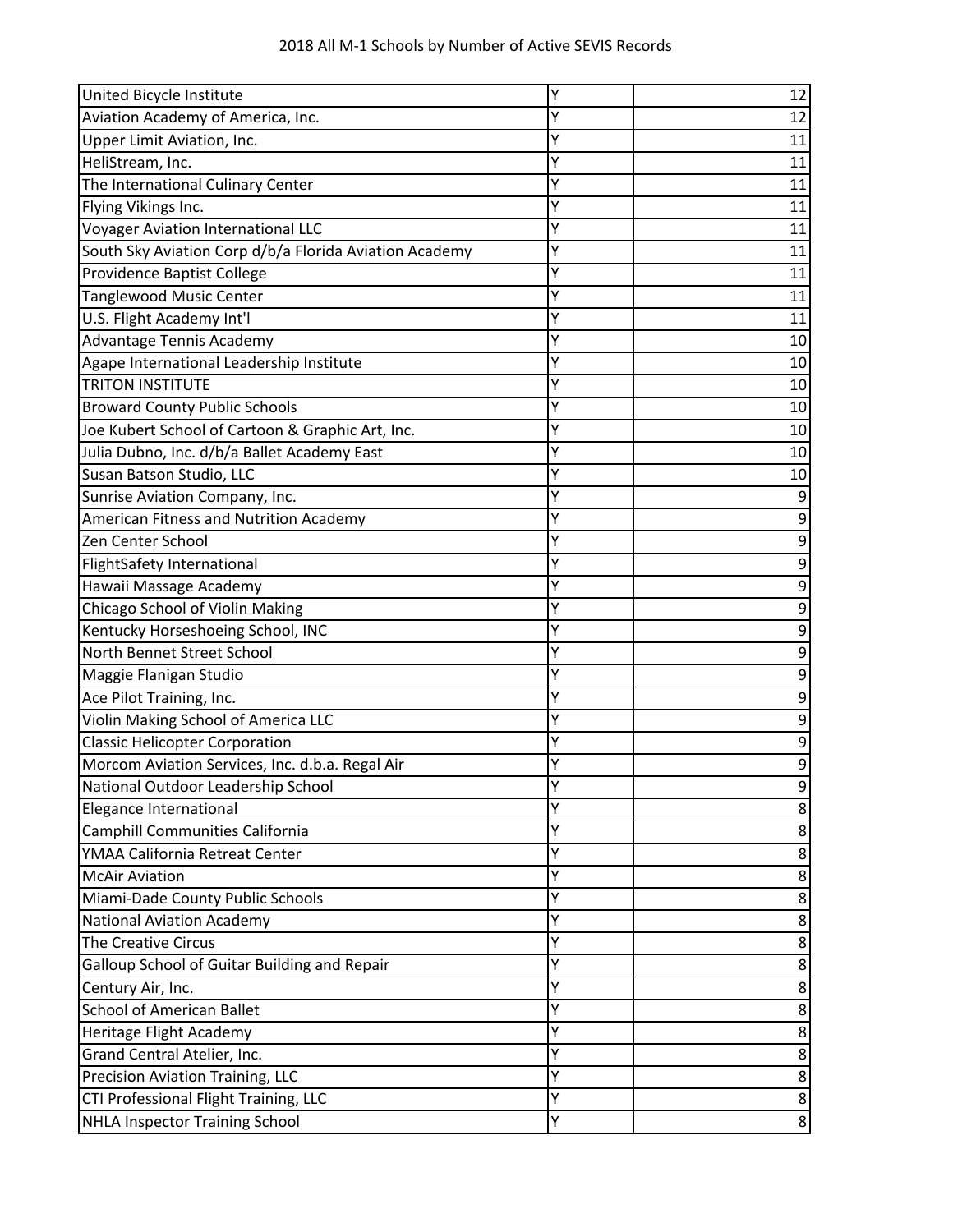| Chandler Air Service, Inc.                                   | Υ | 7 |
|--------------------------------------------------------------|---|---|
| Zen Center School                                            | Υ | 7 |
| Jet & Rotor Aviation LLC-DBA Advanced Int'l Aviation Academy | Υ | 7 |
| Alliance Aviation, Inc                                       | Y | 7 |
| <b>AeroStar Training Services, LLC</b>                       | Υ | 7 |
| <b>New Horizon Aviation</b>                                  | Y | 7 |
| Oklahoma Aviation, LLC. Department of Aerospace.             | Υ | 7 |
| <b>Waldorf Teacher Training, Eugene</b>                      | Y | 7 |
| School of Oregon Ballet Theatre                              | Y | 7 |
| <b>New Horizon Aviation</b>                                  | Υ | 7 |
| <b>International Yacht Restoration School</b>                | Υ | 7 |
| The Blackbird Academy                                        | Y | 7 |
| Apex Flight Academy                                          | Υ | 7 |
| The Birth Place Inc. DBA Maternidad La Luz                   | Y | 7 |
| Pilot's Choice Aviation, Inc.                                | Υ | 7 |
| Seattle Film Institute                                       | Υ | 7 |
| Vidal Sassoon Academy and School of Cosmetology              | Y | 6 |
| Orange County Flight Center                                  | Y | 6 |
| Angel City Flyers, LLC                                       | Y | 6 |
| Universal Technical Institute of Southern California         | Υ | 6 |
| SKY WALK, INC.                                               | Υ | 6 |
| <b>Broward County Public Schools</b>                         | Y | 6 |
| Miami-Dade County Public Schools                             | Y | 6 |
| The Players School of Music                                  | Y | 6 |
| Skystead Inc.                                                | Y | 6 |
| <b>Cirrus Aviation</b>                                       | Y | 6 |
| American Flight Training, LLC.                               | Y | 6 |
| The School of Fashion Design                                 | Y | 6 |
| Chautauqua Institute Schools of Fine & Performing Arts       | Υ | 6 |
| <b>Center for Emergency Medicine</b>                         | Υ | 6 |
| Charles F. Chapman School of Seamanship, Inc.                | Υ | 5 |
| <b>Educating Hands School of Massage</b>                     | Y | 5 |
| <b>Boca Beauty Academy</b>                                   | Υ | 5 |
| Cosmix School of Makeup Artistry                             | Υ | 5 |
| <b>CLOUD 9 HELICOPTERS LLC</b>                               | Υ | 5 |
| Miami Ad School                                              | Υ | 5 |
| Maui School of Therapeutic Massage                           | Υ | 5 |
| The Cambridge School of Culinary Arts                        | Υ | 5 |
| <b>School of Missionary Aviation Technology</b>              | Υ | 5 |
| Memphis School Of Preaching                                  | Υ | 5 |
| <b>American Flyers</b>                                       | Υ | 5 |
| Living Light School of Worship                               | Υ | 5 |
| Roberto-Venn School of Luthiery                              | Υ | 4 |
| UHI Inc. dba UNIVERSAL HELICOPTERS                           | Υ | 4 |
| <b>Hypnosis Motivation Institute</b>                         | Y | 4 |
| <b>Calstone University</b>                                   | Υ | 4 |
| PALACE BEAUTY COLLEGE                                        | Υ | 4 |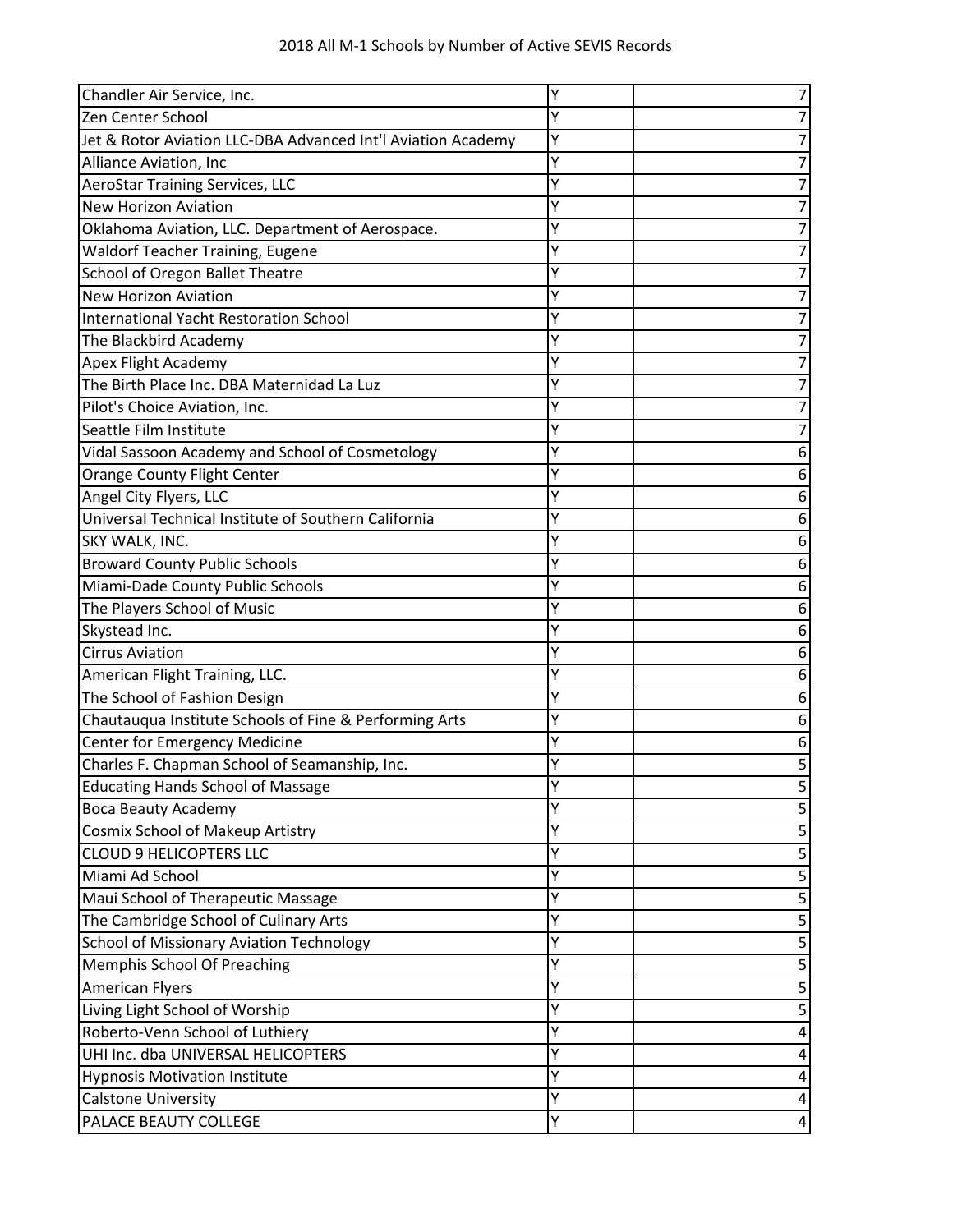| San Francisco School of Digital Filmmaking                | Υ | 4              |
|-----------------------------------------------------------|---|----------------|
| Bel-Rea Institute of Animal Technology                    | Y | 4              |
| <b>Broward County Public Schools</b>                      | Υ | 4              |
| <b>SAE Institute of Technology</b>                        | Υ | 4              |
| North County Flight Training dba Platinum Aviation        | Υ | 4              |
| Chicago Portfolio School                                  | Υ | 4              |
| Berkshire Hills Music Academy                             | Υ | 4              |
| Au Sable Institute of Environmental Studies               | Υ | 4              |
| Zion Ministerial Institute                                | Υ | 4              |
| <b>American Beauty School</b>                             | Υ | 4              |
| <b>Global Aviation Center, INC</b>                        | Υ | 4              |
| <b>Ohio Technical College</b>                             | Υ | 4              |
| Brown Trail School of Preaching                           | Υ | 4              |
| Veracity Aviation, LLC.                                   | Υ | 4              |
| K & S Aviation Services, Inc.                             | Υ | 4              |
| <b>Galvin Flight Training LLC</b>                         | Υ | 4              |
| <b>Meredith Manor</b>                                     | Υ | 4              |
| Universal Technical Institute - MMI                       | Υ | 3              |
| <b>Channel Islands Aviation</b>                           | Υ | 3              |
| Colorado Center for the Blind                             | Y | 3              |
| <b>CDA TECHNICAL INSTITUTE</b>                            | Υ | 3              |
| National Personal Training Institute                      | Υ | 3              |
| International Institute for Health Care Professionals     | Υ | 3              |
| HDW FLORIDA HELICOPTERS, INC. DBA FLORIDA HELICOPTERS     | Υ | 3              |
| Harry Wendelstedt School For Umpires                      | Y | 3              |
| The Pastors College                                       | Υ | 3              |
| Louisiana Center for the Blind                            | Υ | 3              |
| New England School of Photography                         | Υ | 3              |
| Universal Technical Institute                             | Υ | 3              |
| <b>Michael Howard Studios</b>                             | Υ | 3              |
| American Beauty Institute, Inc.                           | Υ | 3              |
| T. Schreiber Studio and Theatre                           | Y | 3              |
| Sporty's Academy, Inc.                                    | Υ | 3              |
| United Bicycle Institute                                  | Υ | 3              |
| Gorge Winds Aviation, Inc.                                | Υ | 3              |
| Pennsylvania Gunsmith School                              | Υ | 3              |
| Institute of Cosmetology & Esthetics                      | Υ | 3              |
| The Center for Cartoon Studies                            | Υ | 3              |
| Universal Technical Institute                             | Υ | 2              |
| Oxford Aviation Academy dba Oxford Airline Trng Ctr, Inc. | Υ | 2              |
| Southern California Health Institute (SOCHI)              | Υ | $\overline{2}$ |
| Premiere Career College                                   | Υ | $\overline{2}$ |
| Marston Polygraph Academy                                 | Y | 2              |
| <b>National Holistic Institute</b>                        | Υ | $\overline{2}$ |
| Universal Technical Institute                             | Υ | 2              |
| American Helicopters, LLC                                 | Y | $\overline{2}$ |
| San Diego Culinary Institute, Inc.                        | Υ | $\overline{2}$ |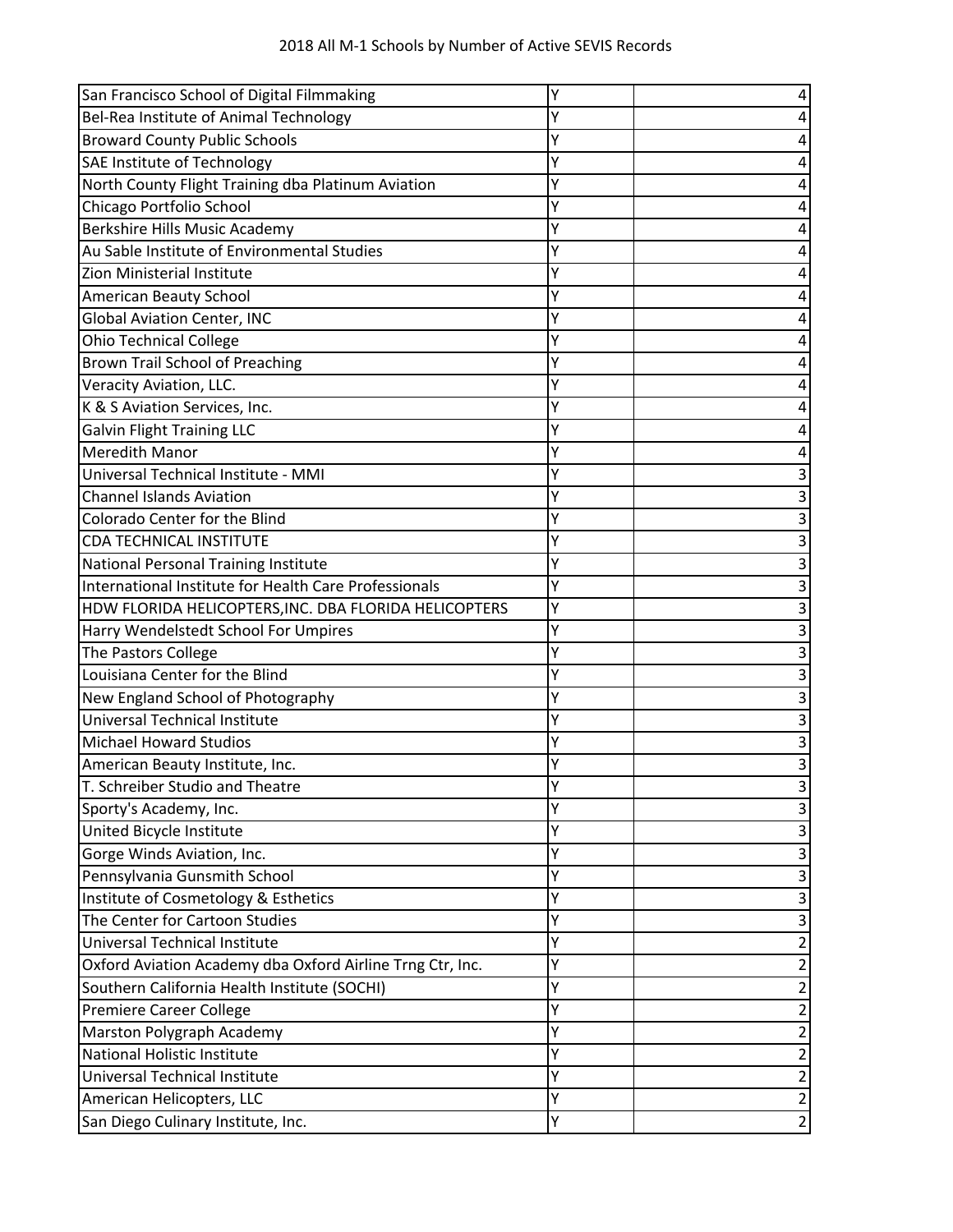| International College of Holistic Studies        | Υ | $\overline{\mathbf{c}}$ |
|--------------------------------------------------|---|-------------------------|
| Healing Hands School of Holistic Health          | Y | $\overline{\mathbf{c}}$ |
| Auguste Escoffier School of Culinary Arts        | Υ | $\overline{2}$          |
| Turing School of Software & Design               | Υ | 2                       |
| <b>Connecticut Flight Academy LLC</b>            | Υ | $\overline{\mathbf{c}}$ |
| Miami-Dade County Public Schools                 | Υ | $\overline{\mathbf{c}}$ |
| Trax Air, LLC                                    | Υ | $\overline{\mathbf{c}}$ |
| Hollywood Institute of Beauty Careers            | Υ | $\overline{2}$          |
| Skywarrior, Inc.                                 | Υ | $\overline{2}$          |
| ASM Beauty World Academy, Inc                    | Υ | $\overline{\mathbf{c}}$ |
| SAE Institute of Technology Atlanta (Corp.)      | Y | $\overline{\mathbf{c}}$ |
| Aviation Academy Hawaii LLC                      | Υ | $\overline{\mathbf{c}}$ |
| Hawaii Healing Arts College                      | Υ | $\mathbf 2$             |
| <b>Rosel School of Cosmetology</b>               | Υ | 2                       |
| Trident Aircraft, Inc.                           | Υ | $\overline{\mathbf{c}}$ |
| <b>Rittners School</b>                           | Υ | $\overline{\mathbf{c}}$ |
| Executive Flyers Aviation, Inc.                  | Υ | $\overline{\mathbf{c}}$ |
| The Furniture Institute of Massachusetts         | Υ | $\overline{\mathbf{c}}$ |
| Michigan College of Beauty                       | Υ | $\overline{\mathbf{c}}$ |
| Hummingbird Aviation, LLC                        | Y | $\overline{\mathbf{c}}$ |
| Twin Cities Flight Training, Inc.                | Y | $\overline{\mathbf{c}}$ |
| Minnesota Life College                           | Υ | $\overline{\mathbf{c}}$ |
| <b>American Flyers</b>                           | Υ | $\overline{\mathbf{c}}$ |
| Mid Island Air Service, Inc.                     | Υ | $\overline{c}$          |
| Mid Island Air Service, Inc.                     | Y | $\overline{\mathbf{c}}$ |
| Carsten Institute OF Cosmetology                 | Y | $\overline{\mathbf{c}}$ |
| <b>New York Business Institute</b>               | Υ | $\overline{\mathbf{c}}$ |
| New Age Training                                 | Υ | $\mathbf 2$             |
| Focus Personal Training Institute                | Υ | $\overline{\mathbf{c}}$ |
| International Yacht Restoration School           | Υ | $\overline{\mathbf{c}}$ |
| Universal Weather and Aviation, Inc.             | Υ | $\overline{2}$          |
| Gryphon Aviation, Inc. DBA: Texas State Aviation | Y | $\overline{\mathbf{c}}$ |
| Upper Limit Aviation, Inc.                       | Υ | 2                       |
| Rick Aviation, Inc.                              | Υ | 2                       |
| Au Sable Institute of Environmental Studies      | Υ | $\overline{\mathbf{c}}$ |
| Divers Institute of Technology                   | Υ | 2                       |
| Northwest School of Wooden Boatbuilding          | Υ | $\overline{\mathbf{c}}$ |
| International Air and Hospitality Academy        | Υ | $\overline{2}$          |
| <b>North-Aire Aviation LLC</b>                   | Υ | 1                       |
| Conservatory of Recording Arts & Sciences        | Υ | 1                       |
| <b>Golf Academy of America</b>                   | Υ | 1                       |
| Southwest Institute of Healing Arts              | Υ | 1                       |
| K & S Aviation Services, Inc.                    | Y | 1                       |
| Arizona Aero-Tech                                | Υ | 1                       |
| Life Development Institute                       | Υ | 1                       |
| FlightSafety International                       | Y | $\mathbf{1}$            |
| National Holistic Institute                      | Υ | $\mathbf{1}$            |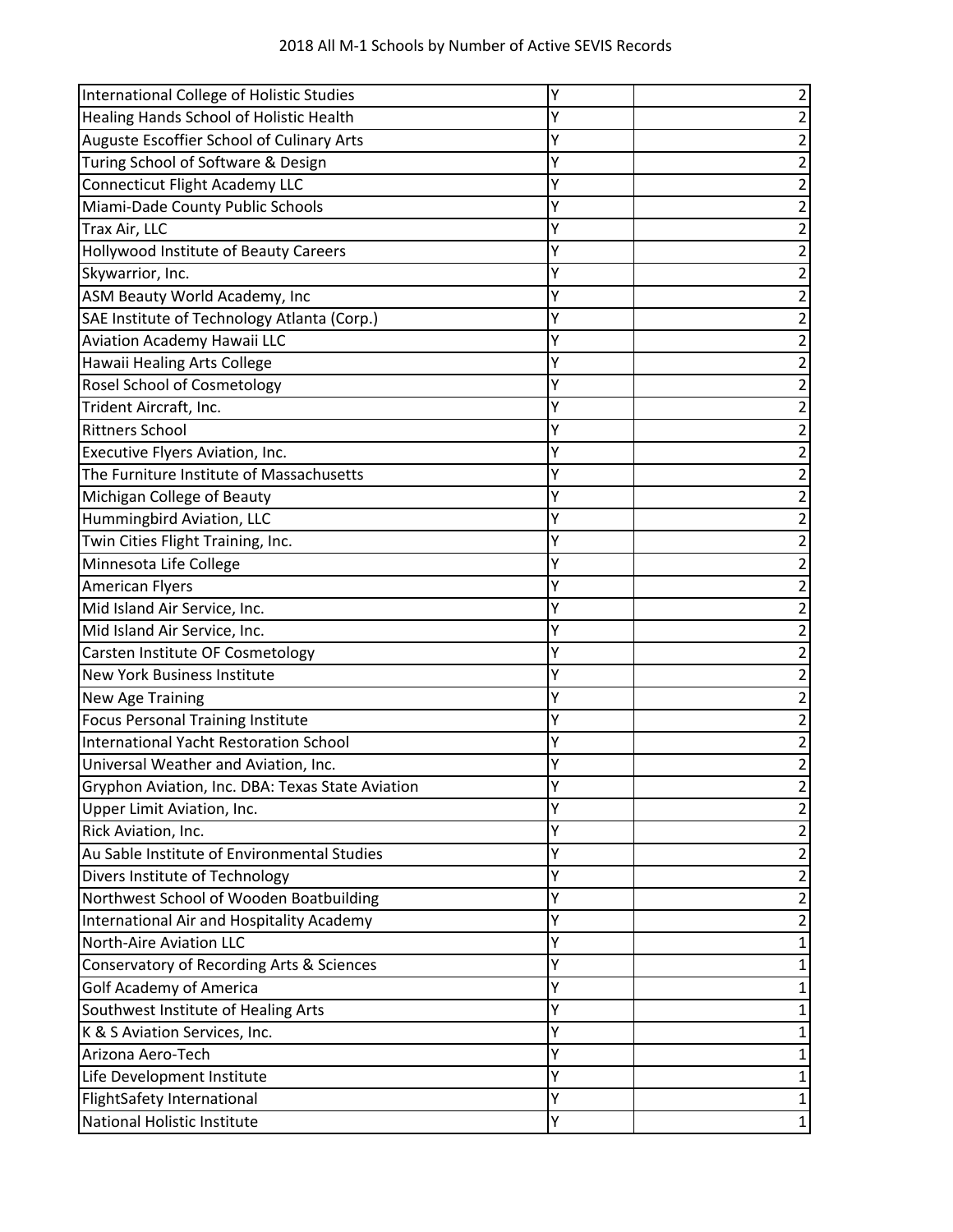| Sushi Chef Institute                                        |   | 1            |
|-------------------------------------------------------------|---|--------------|
| Zen Center School                                           | Υ | 1            |
| Sierra Academy of Aeronautics-International Training Center | Υ | 1            |
| National Holistic Institute                                 | Y | 1            |
| Cinta Aveda Institute                                       | Υ | 1            |
| Skyworks Aviation, Inc. DBa Trade Winds Aviation            | Υ | 1            |
| <b>Aviation Institute of Maintenance</b>                    | Υ | 1            |
| <b>Blush School Of Makeup</b>                               | Υ | 1            |
| <b>Golf Academy of America</b>                              |   | 1            |
| <b>CORPORATE HELICOPTERS</b>                                |   | 1            |
| Lincoln Technical Institute Inc.                            | Y | 1            |
| Massage Therapy Institute of Colorado                       | Y | 1            |
| WyoTech                                                     | Υ | 1            |
| Beauty Schools of America - Miami                           | Y | 1            |
| Florida School of Massage                                   | Υ | $\mathbf 1$  |
| Palm Beach Academy of Health & Beauty                       | Υ | 1            |
| <b>Boca Beauty Academy</b>                                  | Y | 1            |
| <b>Celebrity School of Beauty</b>                           | γ | 1            |
| <b>Celebrity School of Beauty</b>                           |   | 1            |
| Summit Salon Academy                                        | Y | 1            |
| Hollywood Institute of Beauty Careers                       | Υ | 1            |
| Orange County Public Schools - Career & Technical Education | Υ | 1            |
| <b>Center for Neurosomatic Studies</b>                      | Υ | $\mathbf 1$  |
| South Florida Institute of Technology                       | Y | 1            |
| South Florida Institute of Technology                       | Y | 1            |
| Long Island Beauty School                                   | Y | 1            |
| AeroEliteTraining,LLCDBAAerosimTrainingSolutionsDBAAerosim  | Υ | 1            |
| International School of Skin, Nail Care and Massage Therapy | Y | 1            |
| Atlanta Beauty & Barber Academy                             | Y | 1            |
| Aveda Institute                                             | Υ | 1            |
| <b>Atlanta General Education Center</b>                     | Y | 1            |
| The Elaine Sterling Institute                               | T | 1            |
| Travel Institute of the Pacific                             | Υ | 1            |
| Moore Air, Inc.                                             | Υ | 1            |
| Aisen Shiatsu School Inc.                                   | Υ | 1            |
| Silverhawk Aviation Academy, LLC                            | Υ | 1            |
| <b>Dudley Beauty College-Chicago</b>                        | Y | 1            |
| JA Flight Training LLC                                      | Υ | $\mathbf 1$  |
| <b>NexGen Aviation LLC</b>                                  | Y | 1            |
| South Central Louisiana Technical College                   | Υ | 1            |
| <b>Gulf Coast Aviation, LLC</b>                             | Υ | $\mathbf 1$  |
| The Apprenticeshop                                          |   | 1            |
| Center for Furniture Craftsmanship                          | Υ | 1            |
| <b>Airlink LLC</b>                                          | Υ | 1            |
| Lincoln College of Technology                               | Υ | 1            |
| Cortiva Institute                                           | Υ | 1            |
| Supreme Aviation International                              | Υ | $\mathbf{1}$ |